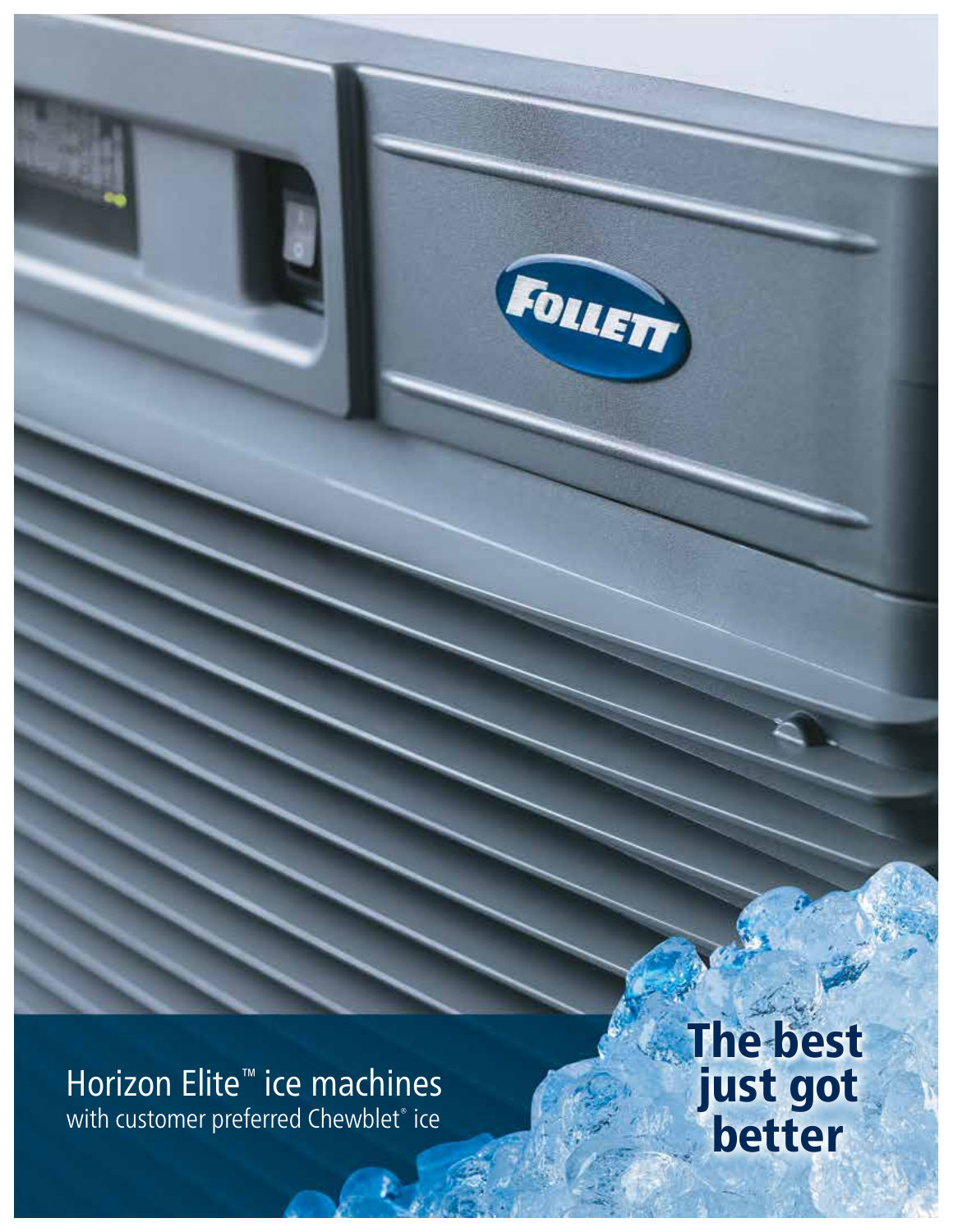# Your customers love Chewblet ice!

- 70% of your customers prefer Chewblet ice over cube ice\*
	- Easier to chew
	- Better size and shape
- $-$  Up to 30% will buy more fountain drinks\* when they have Chewblet ice

## You'll love the increased profits!

- Increases sales of high margin fountain drinks
- Superior drink displacement lowers drink costs

# Plus, you get the same drink and coldplate performance as cube ice.

\* Consumer study conducted by independent agency Roper ASW.



## Two ice sizes available

Follett offers the original Chewblet ice (approximately 1.00" (2.54 cm) long) and Micro Chewblet<sup>™</sup> ice (approximately 3/8" (0.95 cm) long).

## Chewblet ice



# Micro Chewblet ice



"I've been going to (my local drivethru restaurant) on my lunch hour almost every day for the past year just to get Chewblet ice"

"I fell in love with Chewblet ice! It's chewable, tastes great and makes my drink fun"

"My family loves the ice so much that I bring home a bag and keep it in the freezer for the kids"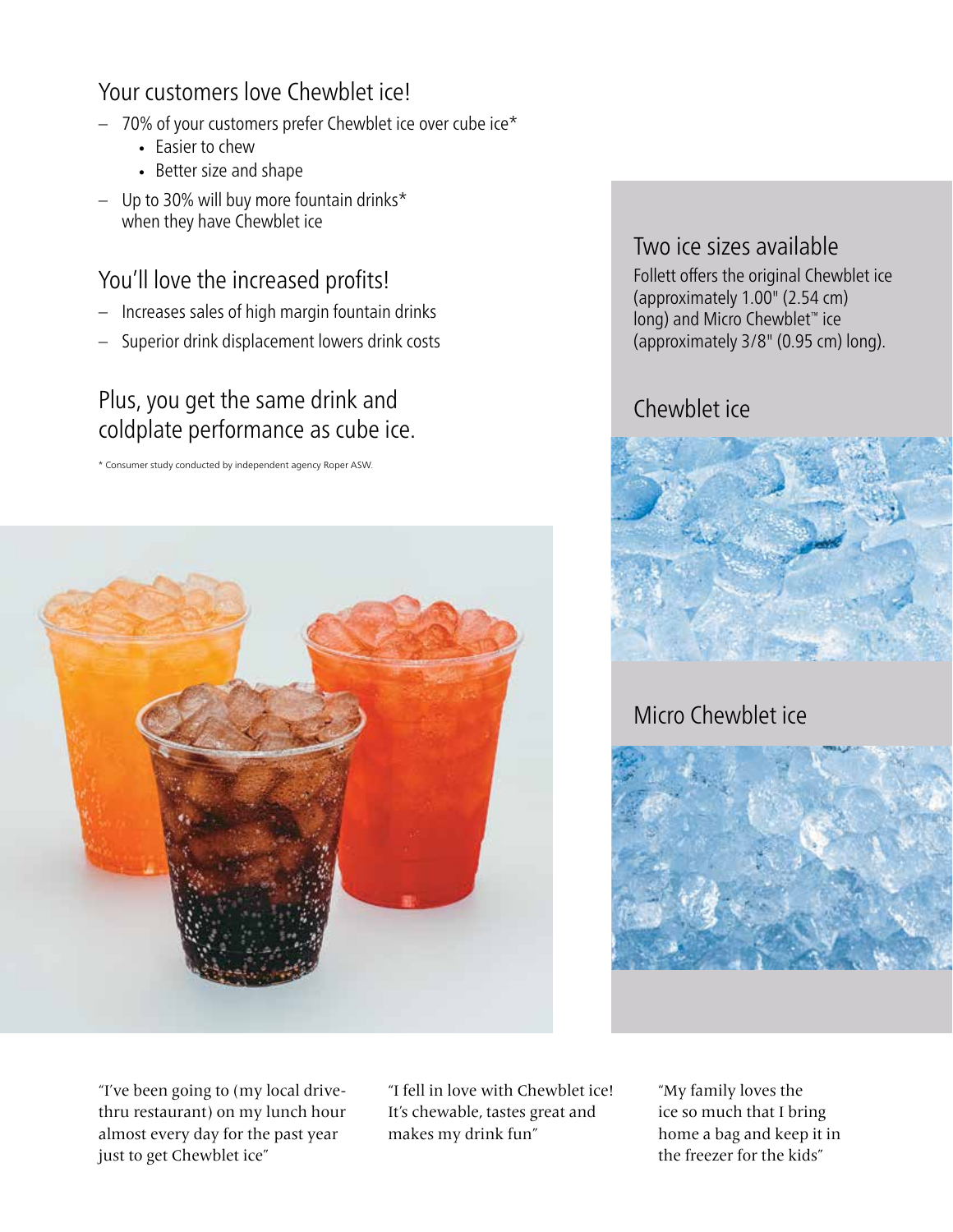## Horizon Elite RIDE® (remote ice delivery equipment) automatically delivers ice through a tube up to 75 feet (23 m) away from the dispenser

- Improve beverage dispenser cleaning
	- Get full access to dispenser ice storage area without costly removal of the ice machine
	- Cleaning and sanitizing dispenser is faster and more cost effective
- Enhance your customer experience
	- Less heat and noise from fountain area
	- More attractive fountain area with ice machine out of view
	- Eliminates disruptions, no waiting while employees fill dispenser
- Free up valuable merchandising space





Cleaning and sanitizing is so much easier and less expensive without an ice machine on top!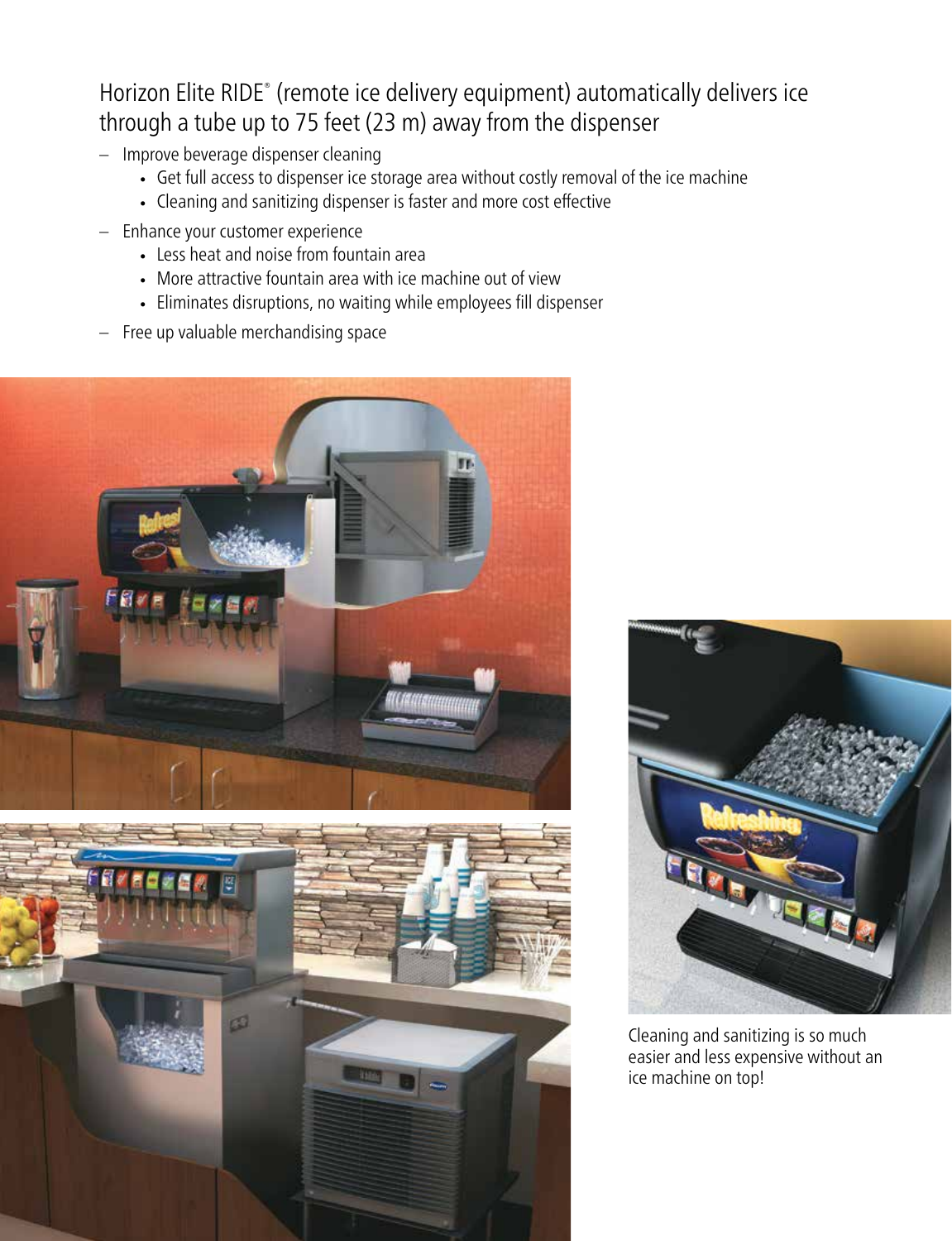Horizon Elite top-mount ice machines install on top of a bin or dispenser



### Designed for reliability

- No semiannual bearing inspection required
- Auger loads are contained in the evaporator and not transferred to the gearmotor, promoting long life

### Lowest cost to own and operate

- Reduce water consumption by over 35% compared to most cube-type ice machines
- Reduce costs to clean ice machine
	- Clean ice machine in half the time with semi-automatic cleaning and sanitizing
	- Just add cleaning/sanitizing solution and machine automatically cleans and rinses itself
- Exceptional warranty
	- 3 year parts and labor on total machine
	- 5 year parts on compressor



#### Horizon Elite evaporator

**Operates** continuously to reduce water and electrical usage



#### Cube evaporator

The ice making system reverses to melt ice and release cubes. Chilled water is then flushed down the drain, wasting water and energy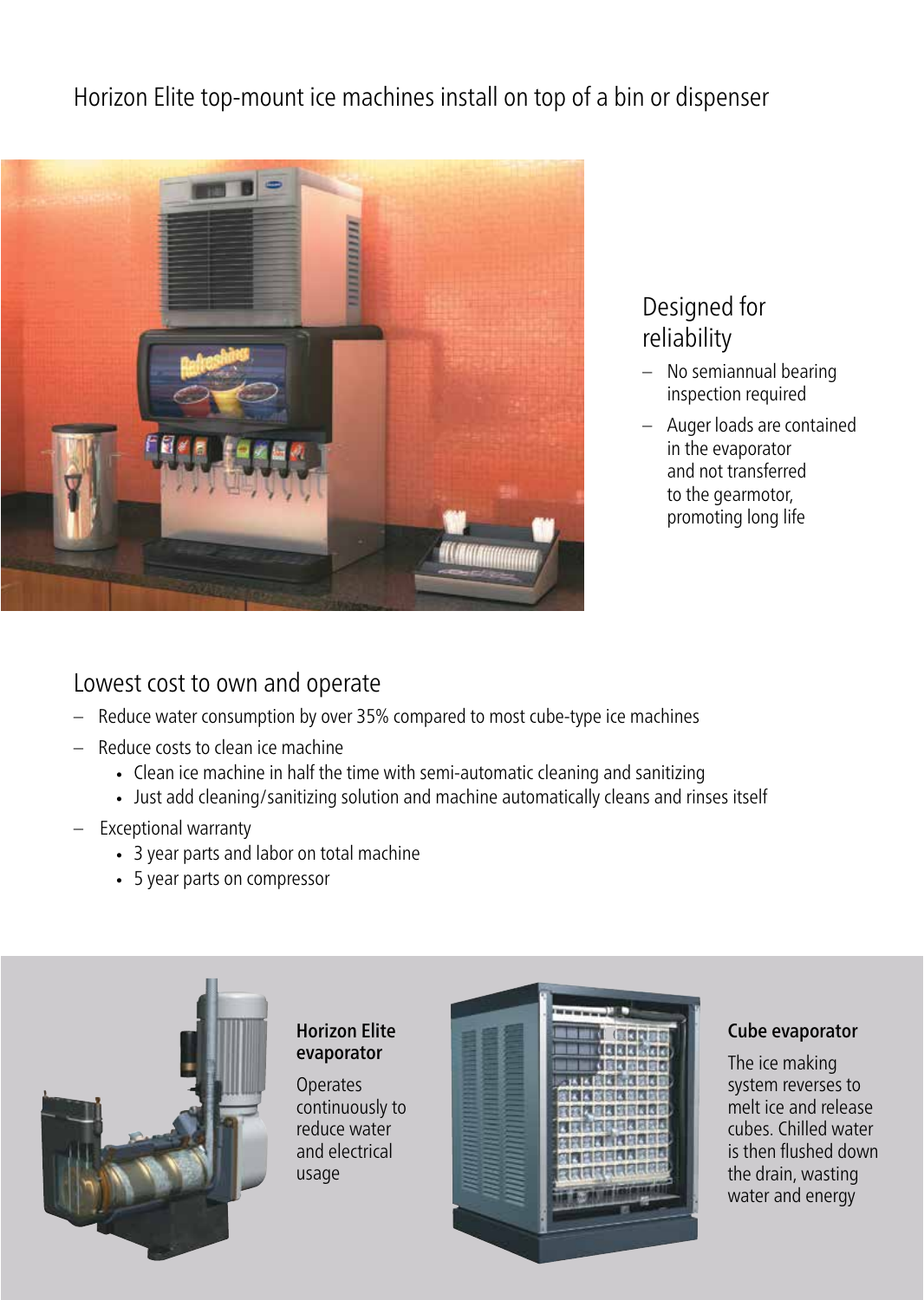## Horizon Elite<sup>™</sup> is a revolutionary design that protects against scale to substantially reduce life cycle cost.



#### Lower cost of ownership with Horizon Elite

- Significantly reduces or eliminates the need to descale the ice machine between normal sanitizing intervals
- Reduces or eliminates the need for reverse osmosis or other expensive scale control in scale-prone waters
- Produces purer ice to provide trouble-free dispensing